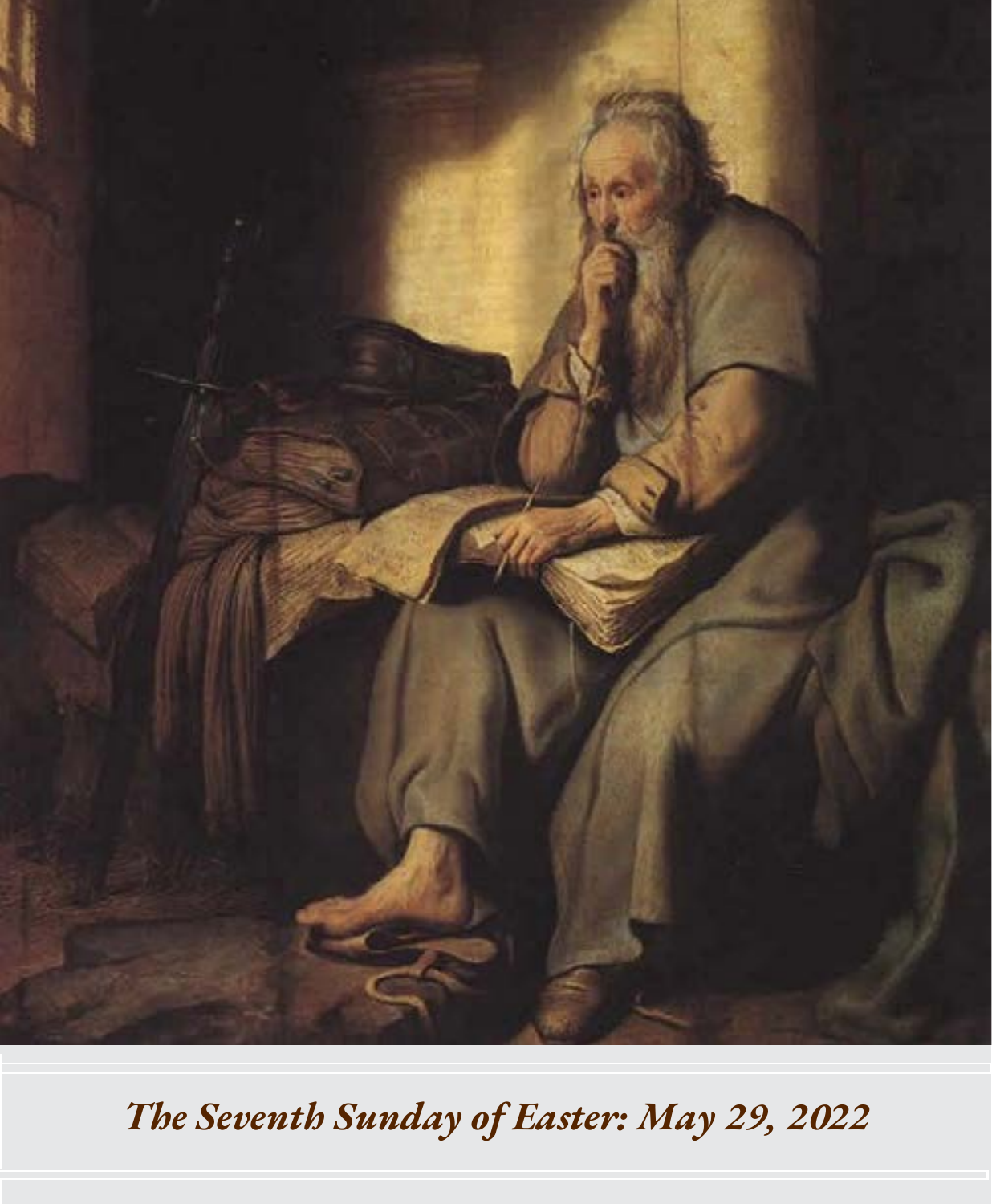# *Welcome to St. Paul's Episcopal Church!*

FOR MORE INFORMATION, VISIT US AT WWW.STPAULSTX.ORG

903-455-5030

 **secretary@stpaulstx.org**

8320 Jack Finney Blvd. Greenville, Texas 75402-3004

Office Hours: Tuesday - Thursday 8am - 2pm

# Service Times

### *SUNDAY*

| 8:00AM HOLY EUCHARIST RITE I    |
|---------------------------------|
| 10:15AM to 12:00PM NURSERY OPEN |
| 10:30AM. HOLY EUCHARIST RITE II |

# *Morsel for Meditation*

"The greatest danger for most of us is not that our aim is too high and we miss it, but that it is too low and we reach it."

-Michelangelo

Jesus says, "Forgive, and you will also be forgiven" (Matt. 6:14). That is to say, forgiveness is forgiveness. Your forgiveness of another is your own forgiveness; the forgiveness you give is the forgiveness you receive. If you wholeheartedly forgive your enemy, you may dare hope for your own forgiveness, for it is one and the same.

Søren Kierkegaard, *Provocations*

### Lay Ministry *8:00 am Lector/LEM*

05/29: Debbie Shaffer 06/05: DAVID STIPE

#### *10:30 am Lector*

05/29: DAVID STIPE 06/05: Suzanne Taylor

#### *Acolytes*

05/29: Suzanne Taylor 06/05: MATT WOLFF

#### *Altar Guild*

05/29: Laura Funk, Georgianna Harrison, Gail Rolston, Nancy Wyant

#### *Vestry Person Of The Day*

05/29: ELIZABETH PORTER, DAVID GISH 06/05: JEFF FAUNCE, BETH LACHNITT

#### *Intercessory Prayer*

05/29: Dana Medford 06/05: Jo DODSON

#### *Tech Team*

David CLEGG JACOB FAUNCE Jeff Faunce Jennifer Faunce Georgianna Harrison DANA MEDEORD

Jesus Christ, *Head of the Church* The Rt. Rev. Dr. George R. Sumner, *Bishop* The Rev. Dr. Nicholas Funk, *Rector* The Rev. Gordon Miltenberger, *Assisting Priest* David Gish, *Music Director* Rebecca Shasteen, *Pianist* Angela Dryer, *Parish Administrator*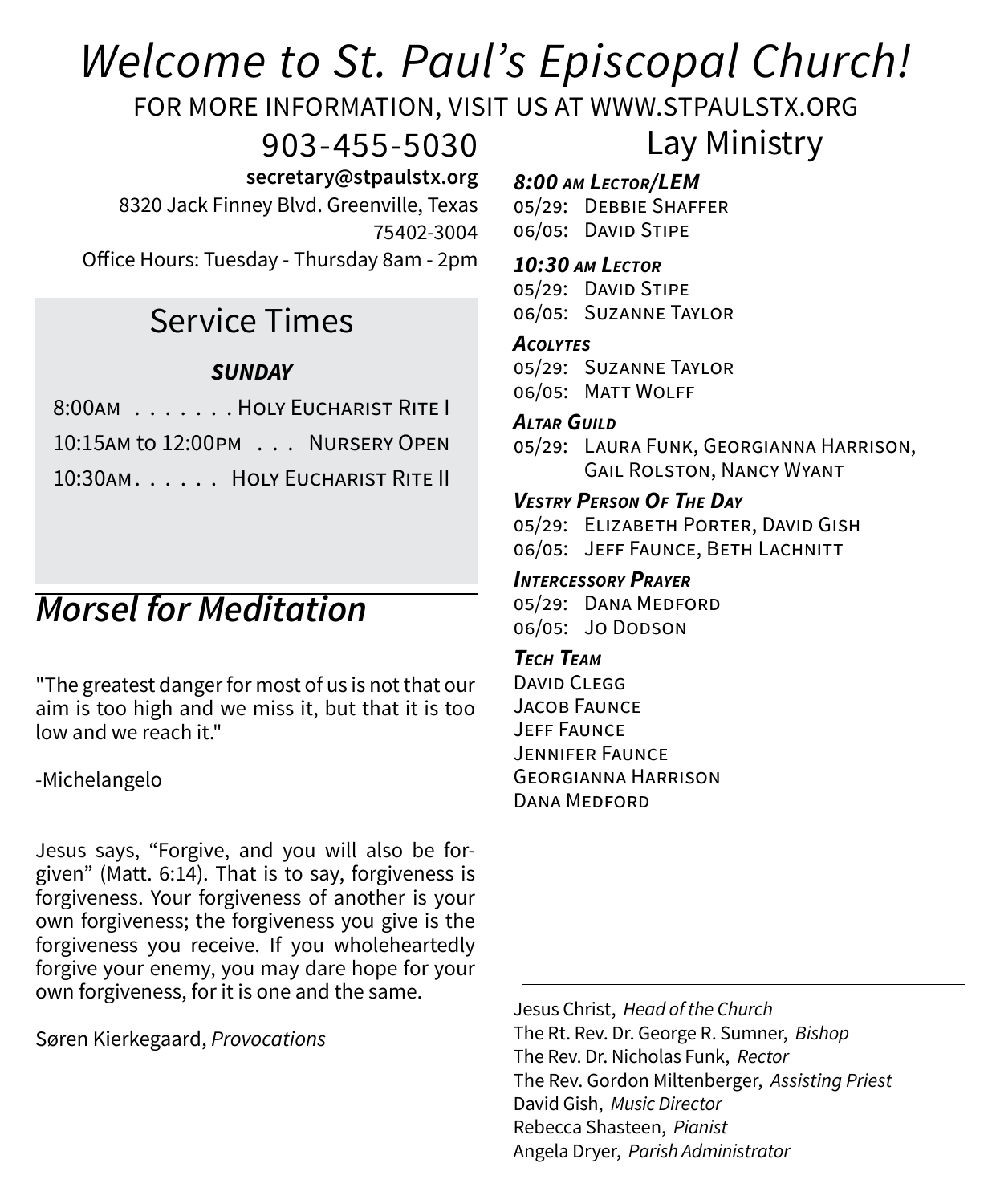# *Order of Worship*

# **8:00 — Holy Eucharist Rite I**

### Introduction to Worship

| Opening Sentence. BCP 323                                      |
|----------------------------------------------------------------|
| The Collect BCP 173                                            |
| The Lessons                                                    |
| First Reading Acts 16:16-34                                    |
| Psalm Psalm 97                                                 |
| Epistle Revelation 22:12-14,16-17,20-21                        |
| Gospel John 17:20-26                                           |
| Sermon The Rev. Dr. Nicholas Funk                              |
| The Nicene Creed BCP 326                                       |
| Prayers of the People BCP 328                                  |
| The Confession. BCP 331                                        |
| The Peace. $\ldots$ . $\ldots$ . $\ldots$ . $\ldots$ . BCP 332 |
| Announcements                                                  |

### *Holy Communion*

| The Great Thanksgiving (Prayer I). BCP 333 |  |
|--------------------------------------------|--|
| The Lord's Prayer BCP 336                  |  |
| Agnus Dei BCP 337                          |  |
| The Presentation BCP 338                   |  |
| Post Communion Prayer BCP 339              |  |
| The Blessing & Dismissal BCP 339           |  |

#### *All baptized Christians are welcome to receive the Holy Eucharist.*

BCP = Book of Common Prayer (black) H= Hymnbook (red) A3 = Alleluia III (yellow)

## **10:30 — Holy Eucharist Rite II**

#### Prelude

| Processional Hymn $\ldots \ldots \ldots \ldots$ . H#497    |
|------------------------------------------------------------|
| How bright appears the Morning Star                        |
| (Wie schon leuchtet)                                       |
| Opening Sentence. BCP 355                                  |
| Gloria in excelsis H #280                                  |
| The Collect $\ldots \ldots \ldots \ldots \ldots$ . BCP 226 |
| The Lessons                                                |
| First Reading $\ldots \ldots \ldots$ . Acts 16:16-34       |
| Psalm $\ldots \ldots \ldots \ldots \ldots$ . Psalm 97      |
| Epistle Revelation 22:12-14,16-17,20-21                    |
| Gospel Hymn H #306                                         |
| Come, risen Lord, and deign to be our guest                |
| (Sursum Corda)                                             |
| Gospel John 17:20-26                                       |
| Sermon The Rev. Dr. Nicholas Funk                          |
| The Nicene Creed BCP 358                                   |
| Prayers of the People (Form III) BCP 387                   |
| The Confession. BCP 360                                    |
| The Peace. BCP 360                                         |
| Announcements                                              |

## *Holy Communion*

| Offertory H#697                            |
|--------------------------------------------|
| My God, accept my heart this day (Song 67) |
| Offertory Anthem 43 #221                   |
| Doxology (Old 100th)                       |
| The Great Thanksgiving (Prayer A) BCP 361  |
| Sanctus H #S129                            |
| The Lord's Prayer BCP 364                  |
| Agnus Dei H #S157                          |
| The Presentation BCP 364                   |
| <b>Communion Hymns</b>                     |
| Seek Ye First. A3 #139                     |
| Come, Now is the Time to Worship A3 #26    |
| Post Communion Prayer BCP 365              |
|                                            |
| The Blessing & Dismissal BCP 366           |
| Recessional Hymn. H#460                    |
| Alleluia! sing to Jesus! (Hyfrydol)        |